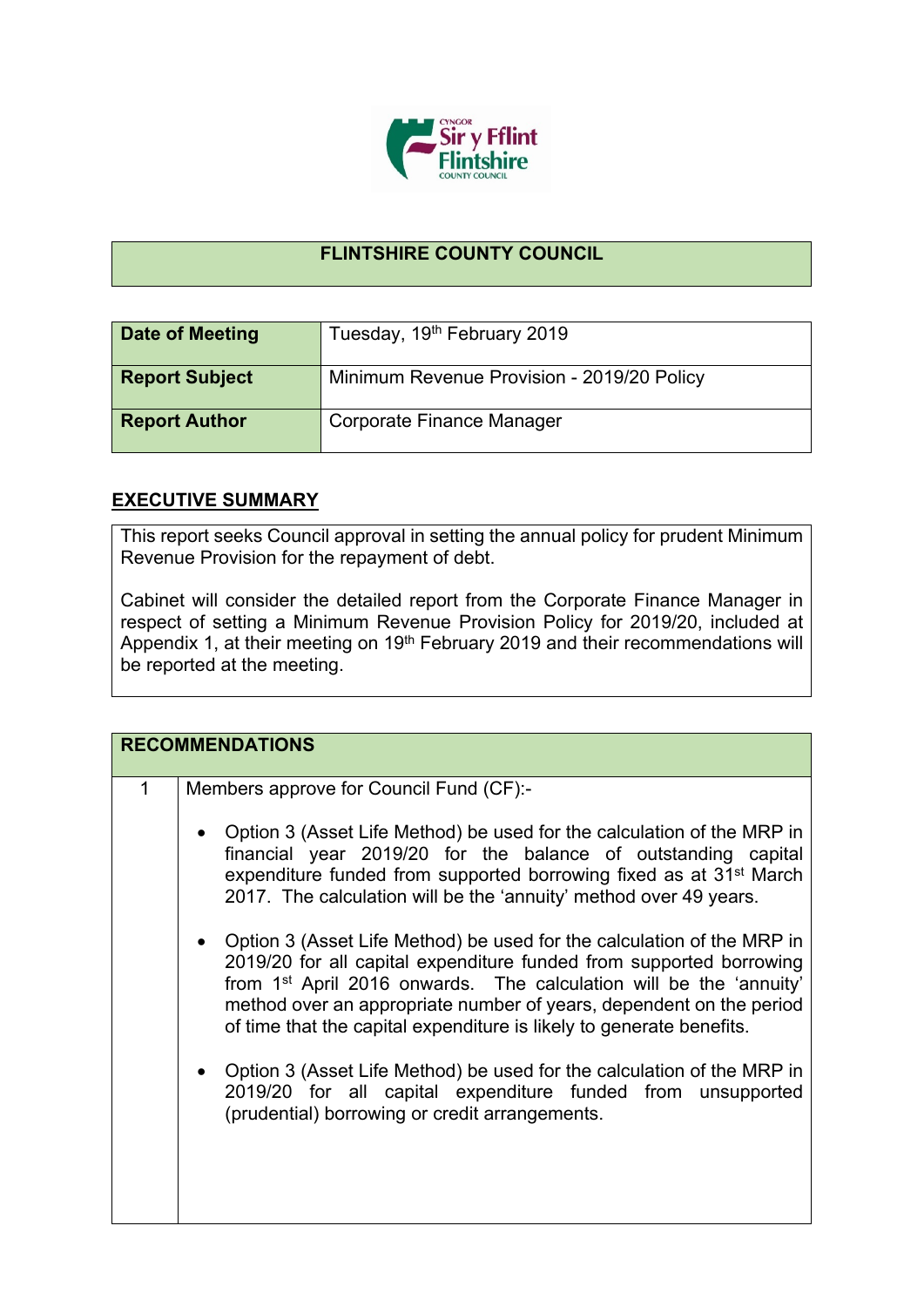| $\overline{2}$ | Members approve for Housing Revenue Account (HRA):-                                                                                                                                                                                                                                                                                                                                                                                                                        |
|----------------|----------------------------------------------------------------------------------------------------------------------------------------------------------------------------------------------------------------------------------------------------------------------------------------------------------------------------------------------------------------------------------------------------------------------------------------------------------------------------|
|                | • Option 2 (Capital Financing Requirement Method) be used for the<br>calculation of the HRA's MRP in 2019/20 for all capital expenditure<br>funded by debt.                                                                                                                                                                                                                                                                                                                |
| 3              | Members approve that MRP on loans from the Council to NEW Homes to<br>build affordable homes through the Strategic Housing and Regeneration<br>Programme (SHARP) (which qualify as capital expenditure in accounting<br>terms) be as follows:-                                                                                                                                                                                                                             |
|                | • No MRP is made during the construction period (of short duration) as<br>the asset has not been brought into use and no benefit is being derived<br>from its use.                                                                                                                                                                                                                                                                                                         |
|                | • Once the assets are brought into use, capital repayments will be made<br>by NEW Homes. The Council's MRP will be equal to the repayments<br>made by NEW Homes. The repayments made by NEW Homes will be<br>classed, in accounting terms, as capital receipts, which can only be<br>used to fund capital expenditure or repay debt. The capital repayment<br>/ capital receipt will be set aside to repay debt, and is the Council's MRP<br>policy for repaying the loan. |

## **REPORT DETAILS**

| 1.00 | <b>EXPLAINING THE MINIMUM REVENUE PROVISION</b>                                                                                                                                                                                                                     |
|------|---------------------------------------------------------------------------------------------------------------------------------------------------------------------------------------------------------------------------------------------------------------------|
| 1.01 | Local Authorities are required each year, under the Local Authorities<br>(Capital Finance and Accounting) (Wales) (Amendment) Regulations 2008<br>('the 2008 Regulations'), to set aside some of their revenue resources as<br>provision for the repayment of debt. |
|      | Regulation 22 of the 2008 Regulations requires an authority to each year<br>make an amount of Minimum Revenue Provision (MRP) which it considers<br>to be 'prudent', though the regulation itself does not define 'prudent<br>provision'.                           |
|      | Welsh Government (WG) has provided guidance which makes<br>recommendations to authorities on the interpretation of the term, this<br>quidance was last updated in April 2010.                                                                                       |
|      | Authorities are required to prepare an annual statement of their policy on<br>making MRP.                                                                                                                                                                           |
|      | Further detail is provided in the attached report to Cabinet (Appendix 1).                                                                                                                                                                                          |

| $\vert$ 2.00 | <b>RESOURCE IMPLICATIONS</b>             |
|--------------|------------------------------------------|
| 2.01         | As per the attached report (Appendix 1). |